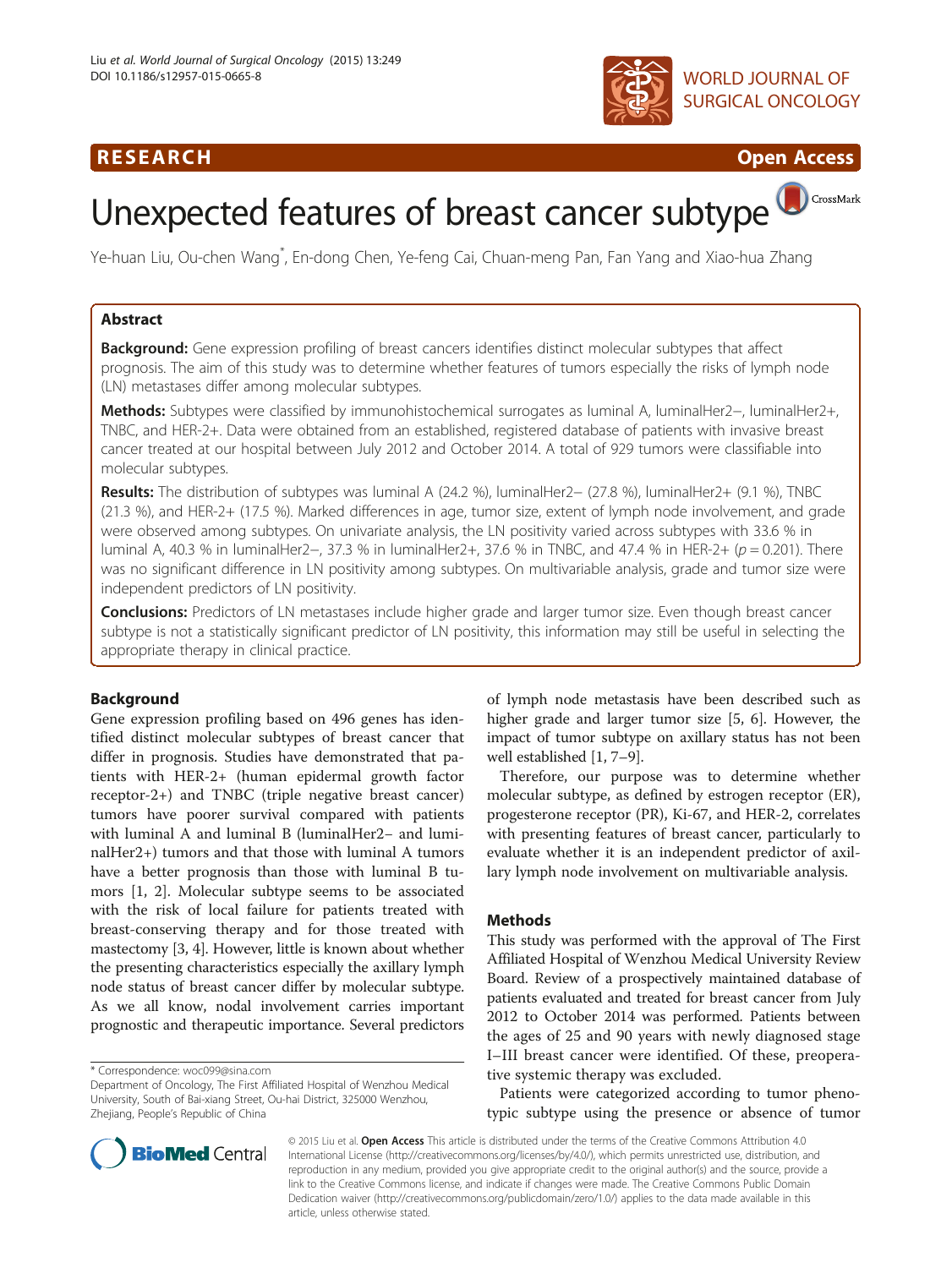makers. Specifically, they were categorized into luminal A (ER+/PR+, HER2−, Ki67 < 14 % or PR ≥ 20 %), luminalHer2− (ER+/PR+, HER2−, Ki67 ≥ 14 % or PR < 20 %), luminalHer2+ (ER+ and HER-2+), TNBC (ER− and PR− and HER2−), and HER-2+ (ER− and PR− and HER-2+). The criteria are recommended according to the 13th St. Gallen International Breast Cancer Conference [[10](#page-4-0), [11](#page-4-0)]. ER and PR status was determined on the basis of immunohistochemical (IHC) staining. ER/PR was conceived to be positive if the percentage of nuclear-staining cancer cells is no less than 1 % [\[2](#page-4-0), [9, 12](#page-4-0)]. Tumors were considered HER-2-positive only if they were scored 3+ by IHC or if they were HER-2-amplified (ratio  $\geq 2.0$ ) on the basis of fluorescence in situ hybridization (FISH) [[13](#page-4-0), [14](#page-4-0)]. Patient and tumor characteristics evaluated included age, tumor size, grade, molecular subtype, and nodal involvement. Nodal positivity was then evaluated based on the number of tumors involving lymph nodes. A positive node was defined as a lymph node containing any cancer cells by hematoxylin and eosin stain or cytokeratin positivity via IHC. This was divided into three groups: 0 node positive,  $1-3$  nodes positive, and ≥4 nodes positive. Characteristics that would result in nodal positivity were then evaluated and analyzed. These included patient age, tumor size, and breast cancer subtype.

| Table 1 Patient demographic and tumor data |  |
|--------------------------------------------|--|
|--------------------------------------------|--|

The  $\chi^2$  test was used for binary variables and analysis of variance for continuous variables to compare the distribution of clinicopathologic characteristics among the four subtypes. All percentages and statistical tests were based on available data. Multivariate logistic regression analysis was used to determine whether subtype was independently predictive of nodal involvement after controlling for age (continuous), tumor size (continuous), and tumor grade (3 vs. 2 vs. 1). Luminal A was the reference group. Patients with missing data were excluded from multivariate analysis. All statistical tests were twosided, and a  $p$  value of <0.05 was considered significant. All statistical analyses were performed using SAS version 9.1 (SAS Institute, Cary, NC).

#### Results

A total of 929 patients met the study criteria. Of these, 100 underwent breast-conserving surgery (BCS) and 829 were treated with mastectomy. The mean patient age was 52 (range, 25–90) years. Luminal A tumors were present in 24.2 %, luminalHer2− in 27.8 %, luminalHer2+ in 9.1 %, TNBC in 21.3 %, and HER-2+ in 17.5 %. Patient and tumor characteristics by subtype are summarized in Table 1. Among the four breast cancer subtypes, there were significant differences in the distribution of tumor

| Feature           | Luminal A       | luminalHer2-    | luminalHer2+    | <b>TNBC</b>     | $Her-2+$        | $p$ value |
|-------------------|-----------------|-----------------|-----------------|-----------------|-----------------|-----------|
| Number, n (%)     | 225 (24.2)      | 258 (27.8)      | 85(9.1)         | 198 (21.3)      | 163 (17.5)      |           |
| Age at diagnosis  |                 |                 |                 |                 |                 |           |
| $Mean \pm SD$     | $52.2 \pm 12.1$ | $52.3 \pm 12.5$ | $49.7 \pm 10.1$ | $52.1 \pm 11.9$ | $52.4 \pm 10.4$ | 0.433     |
| Tumor size (cm)   |                 |                 |                 |                 |                 |           |
| $Mean \pm SD$     | $2.0 \pm 1.1$   | $2.3 \pm 1.4$   | $2.4 \pm 1.4$   | $2.5 \pm 1.8$   | $2.5 \pm 1.5$   | 0.001     |
| Size distribution |                 |                 |                 |                 |                 |           |
| No. missing       | 7               | 4               | 1               | $\overline{4}$  | 3               |           |
| $T1$ (<2 cm)      | 119 (54.6)      | 101 (39.8)      | 39 (46.4)       | 70 (36.1)       | 55 (33.4)       | 0.002     |
| T2 $(2-5$ cm)     | 95 (43.6)       | 144 (56.7)      | 41 (48.8)       | 117(60.3)       | 96 (60.0)       |           |
| T3 (>5 cm)        | 4(1.8)          | 9(3.5)          | 4(4.8)          | 7(3.6)          | 9(5.6)          |           |
| Grade, $n$ (%)    |                 |                 |                 |                 |                 |           |
| No. missing       | 19              | 25              | 6               | 15              | 11              |           |
| 1                 | 63 (30.6)       | 28 (12.0)       | 5(6.3)          | 9(4.9)          | 11(7.2)         | < 0.0001  |
| $\overline{2}$    | 127(61.7)       | 166 (71.2)      | 53 (67.1)       | 80 (43.7)       | 67(44.1)        |           |
| 3                 | 16(7.8)         | 39 (16.7)       | 21(26.6)        | 94 (51.4)       | 74 (48.7)       |           |
| Node status       |                 |                 |                 |                 |                 |           |
| No. missing       | 8               | 20              | $\overline{2}$  | 12              | 9               |           |
| Total positive    | 73 (33.6)       | 96 (40.3)       | 31 (37.3)       | 70 (37.6)       | 73 (47.4)       |           |
| NO(0)             | 144 (66.4)      | 142 (59.7)      | 52 (62.7)       | 116 (62.4)      | 81 (52.6)       | 0.201     |
| $N1$ (1~3)        | 48 (22.1)       | 53 (22.3)       | 15(18.1)        | 39 (21.0)       | 39 (25.3)       |           |
| N2 (24)           | 25 (11.5)       | 43 (18.1)       | 16 (19.3)       | 31(16.7)        | 34 (22.1)       |           |

Bold values are statistically significant ( $p < 0.05$ )

SD standard deviation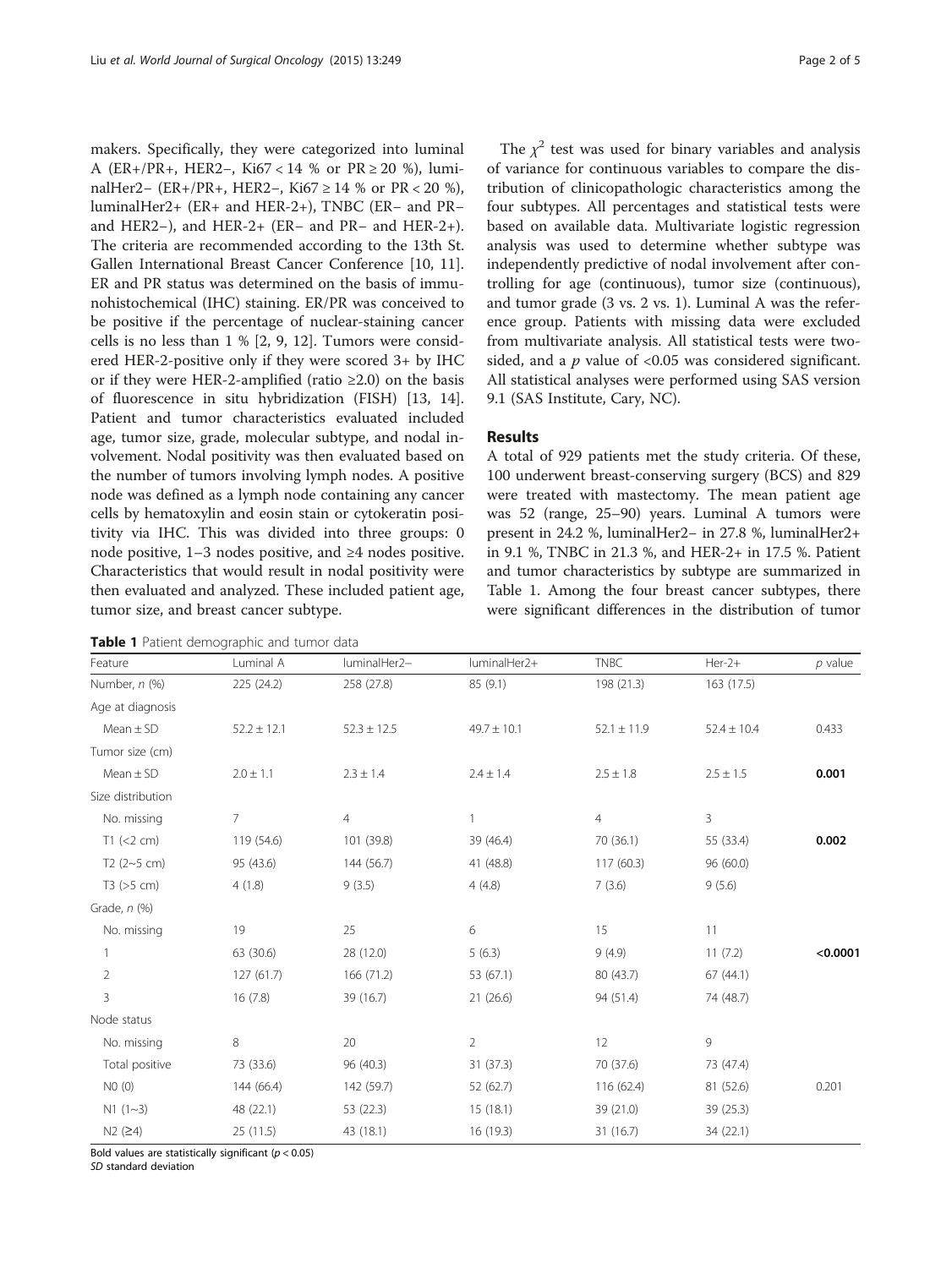size (all  $p = 0.002$ ) and grade (all  $p < 0.0001$ ). Luminal A tumors were smaller when compared to luminalHer2−, luminalHer2+, TNBC, and HER-2+ tumors (2.0 vs. 2.3, 2.3, 2.4, and 2.5;  $p = 0.001$ ). Tumors overexpressing HER-2 (luminalHer2+ and HER-2+) and TNBC subtypes were more frequently in grade 3 and T3. HER-2+ tumors were more likely to have involvement of nodes. LN metastases were detected in 343 (39.1 %) patients. The LN positivity rate varied across subtypes with 73 of 217 (33.6 %) patients in luminal A, 96 of 238 (40.3 %) in luminalHer2−, 31 of 83 (37.3 %) in luminalHer2+, 70 of 186 (37.6 %) in TNBC, and 73 of 154 (47.4 %) in HER-2+. In addition, luminal A breast cancers were more frequently nodenegative when compared to the others (66.4 vs. 59.7, 62.7, 62.4, and 52.6 %, respectively) and less frequently had four or more positive nodes (11.5 vs. 18.1,19.3,16.7 and 22.1 %, respectively) (Fig. 1). However, on univariate analysis, these data suggest that there was no significant difference in the incidence of nodal metastases among the four breast cancer subtypes ( $p = 0.201$ ).

On multivariate analysis, after controlling for tumor size, grade, and patient age, subtype was not a statistically significant predictor of nodal metastases ( $p = 0.227$ ) in ≥1 positive LN and  $p = 0.561$  in ≥4 positive LN; Table [2](#page-3-0)). When compared to the luminal A subtype, the odds ratio for LN positivity in HER-2+ was 1.2, with 95 % CI of 0.6–2.1, suggesting that HER-2+ has nodal involvement more frequently. However, none of the other subtypes was found to differ statistically significantly from the luminal A subtype in the increased risk of any nodal metastases. Furthermore, predictors of four or more positive nodes included size of the tumor of about  $2~5$  and  $>5$  cm (odds ratio [OR] 2.4, 1.5–4.0, and OR 6.2, 1.5–26.4) ( $p = 0.001$ ), and grade 2 or 3 tumors (OR 17.5, 2.4–130.5 and OR 22.9, 3.0–176.3) ( $p = 0.015$ ). Age was not associated with an increased likelihood of positive lymph nodes. Larger size and higher grade were again found to be predictive of having one or more positive nodes. In addition, when evaluating the predictors

of ≥4 positive nodes, tumors overexpressing HER-2 (luminalHer2+ and HER-2+) were more likely to have four or more nodes positive (OR 1.1, 0.5–2.7 and OR 1.4, 0.7–3.0) (Table [2\)](#page-3-0).

#### **Discussion**

In this study, we found an unexpected result when comparing initial presenting characteristics of invasive breast cancer. On univariate analysis, factors associated with poor prognosis such as grade 3 and T3 were all far more frequent in tumors that overexpressed HER-2 and TNBC. On multivariate analysis, subtype was not a statistically significant predictor of any nodal involvement and highvolume nodal involvement (four or more positive lymph nodes). However, the HER-2+ subtype has nodal involvement more frequently when compared with the luminal A subtype.

Nodal status is an important factor associated with survival in breast cancer patients, and it is a major determinant factor in decision about therapy. Tumor size, tumor grade, tumor location, presence of lymphatic/vascular invasion, age at diagnosis, estrogen receptor status (ER), progesterone receptor status (PR), and HER-2 status have been previously published as independent variables for LN positivity [[15](#page-4-0)–[17\]](#page-4-0). Axillary lymph node involvement remains the most important prognostic factor in early-stage breast cancer. The observed higher frequency of node metastases in HER-2+ may account for the higher rates of local recurrence observed in HER-2-positive tumors. Nguyen et al. [[3\]](#page-4-0) recently studied 793 patients with invasive breast cancer of different molecular subtypes and treated with surgery and radiotherapy. The rate of local recurrence was 0.8 % for the luminal A subtype, 1.5 % for luminal B, 7.1 % for the TNBC group, and 8.4 % for the HER-2+ subtype. Even though there is no statistically significant difference among subtypes in lymph node metastases, our findings of increased nodal involvement in HER-2+ subtypes may at least partly explain the observed increase in local recurrence in the HER-2+ subtype

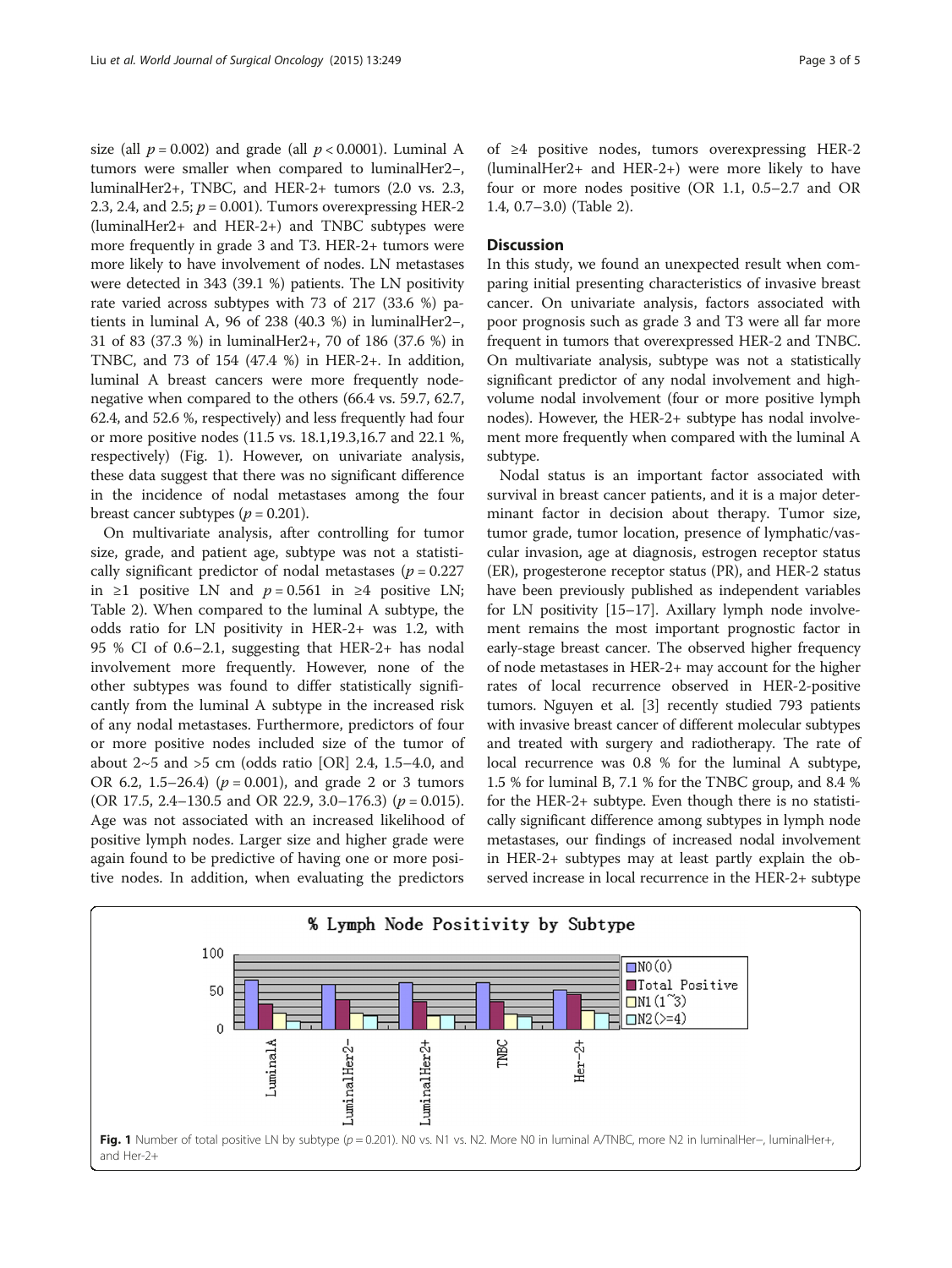<span id="page-3-0"></span>Table 2 Multivariable logistic regression

| Variable             | $≥1$ Positive LN (N = 343) |           | $\geq$ 4 Positive LN (N = 149) |           |
|----------------------|----------------------------|-----------|--------------------------------|-----------|
|                      | OR (95 % CI)               | $p$ value | OR (95 % CI)                   | $p$ value |
| Subtype <sup>a</sup> |                            | 0.227     |                                | 0.561     |
| Luminal A            | 1                          |           | 1                              |           |
| luminalHer2-         | $0.7$ $(0.4-1.2)$          |           | $1.0(0.5-2.0)$                 |           |
| luminalHer2+         | $0.7(0.4-1.4)$             |           | $1.1(0.5-2.7)$                 |           |
| <b>TNBC</b>          | $0.7(0.4-1.2)$             |           | $0.8(0.4-1.7)$                 |           |
| $Her-2+$             | $1.2(0.6-2.1)$             |           | $1.4(0.7-3.0)$                 |           |
| Tumor size (cm)      |                            | < 0.0001  |                                | 0.001     |
| $<$ 2                | 1                          |           | 1                              |           |
| $2 - 5$              | $2.3(1.6-3.4)$             |           | $2.4(1.5-4.0)$                 |           |
| >5                   | $2.7(0.7-10.2)$            |           | $6.2$ $(1.5-26.4)$             |           |
| Grade                |                            | < 0.0001  |                                | 0.015     |
| 1                    | 1                          |           | 1                              |           |
| 2                    | $5.6(2.8 - 11.2)$          |           | 17.5 (2.4–130.5)               |           |
| 3                    | $4.5(2.1-9.8)$             |           | 22.9 (3.0-176.3)               |           |
| Age level            |                            | 0.548     |                                | 0.676     |
| < 50                 | 1                          |           | 1                              |           |
| $50 - 79$            | $0.9(0.6-1.3)$             |           | $1.1$ $(0.7-1.8)$              |           |
| >79                  | $2.1(0.3-13.1)$            |           | $2.1$ (0.3-13.8)               |           |

Bold values are statistically significant ( $p < 0.05$ )

LN lymph node, OR odds ratio ªSubtypes as defined as luminal A (ER+/PR+, HER2−, Ki67 < 14 % or PR ≥ 20 %),

luminalHer2− (ER+/PR+, HER2−, Ki67 ≥ 14 % or PR < 20 %), luminalHer2+ (ER+ and HER-2+), TNBC (ER− and PR− and HER2−) and HER-2+ (ER− and PR− and HER-2+)

in this study. Our data also support a previously reported study by Crabb et al. [\[18\]](#page-4-0) that indicates that the TNBC subtype is associated with a lower incidence of axillary nodal involvement than other subtypes in four or more metastatic lymph nodes despite its poor prognosis. Meanwhile, it reported that the luminal B and HER-2+ subtypes did not predict a different risk of axillary lymph node involvement compared to the luminal A group. Our data support this finding, and we found that the HER-2+ subtype is associated with a higher likelihood of axillary metastases, despite not identifying a higher risk of having any positive nodes.

Even so, there are potential implications for the evaluation of patients for local therapy. In general, patients are fit for breast-conserving surgery with a high degree of accuracy by history, physical examination, and diagnostic mammography [\[19](#page-4-0)]. We found that patients overexpressing HER-2 (luminalHer2+ and HER-2+) and TNBC subtypes were more frequently in grade 3 and T3, and those overexpressing the HER-2+ subtype were more likely to have involvement of nodes, suggesting that these patients who are borderline candidates for breast conservation as a result of a large tumor size relative to the breast size would particularly likely benefit from neoadjuvant therapy that includes trastuzumab. This treatment has reported high pathologic complete response rates with the approach [\[20](#page-4-0)]. Discovery of nodal status before neoadjuvant therapy with axillary ultrasound and fineneedle aspiration may also be particularly profitable for the Her-2+ subtype with greater likelihood of involvement. This means most of these patients will benefit from chest wall irradiation when mastectomy is performed, and the time and cost of sentinel node biopsy could be saved even for someone who is not receiving neoadjuvant therapy.

Although the idea of using molecular subtype to select local therapy is appealing, we are not suggesting that the HER-2+ or luminalHer2+ subgroups be preferentially treated by mastectomy. Randomized trials have demonstrated that the addition of trastuzumab to chemotherapy decreases local failure by approximately 50 % compared with treatment with chemotherapy alone, so it is likely that rates of local failure in these groups have decreased [\[9](#page-4-0)]. In addition, Kyndi et al. [\[4](#page-4-0)] examined the risks of locoregional recurrence after mastectomy with and without radiotherapy based on the subtype classification, and they found higher rates of failure in HER-2+ than others. Collectively, these findings suggest that HER-2 status (in the absence of trastuzumab treatment) is a poor prognostic factor but is still not predictive of appropriate local therapy.

Our findings support those of Wiechmannet al. [\[21](#page-4-0)], showing that after controlling for patient age, tumor size, and grade, TNBC had an OR of 0.7 for one or more positive nodes and 0.8 for ≥4 metastatic lymph nodes. The relative likelihood of lymph node involvement, which is considered a poor prognostic indicator, is lower for TNBC compared to other breast cancer subtypes in four or more metastatic lymph nodes. It is suggested by this finding that the aggressive nature of TNBC is not directly associated with lymphatic spread, and it is consistent with the findings of other studies [[7, 18, 21](#page-4-0)–[24](#page-4-0)].

Tumor size was known as the most significant predictor of LN metastases [\[25, 26\]](#page-4-0). Similarly, our study demonstrated tumor size as a significant independent predictive factor for positive LN status with an odds ratio of 2.3 for T2 vs. T1 tumors and 2.7 for T3 vs. T1 tumors. In other studies, Mustafa et al. [\[27\]](#page-4-0), when reviewing more than 2100 patients with ≤1 cm invasive tumors, show by multivariate analyses that not only the size of the tumor, but also the grade of the tumor and the patient's age are related to the incidence of nodal involvement. However, we only found that in tumors of all sizes, higher grade was predictive of nodal positivity. Age is not associated with increased likelihood of nodal metastases [[25](#page-4-0), [26](#page-4-0), [28](#page-4-0)].